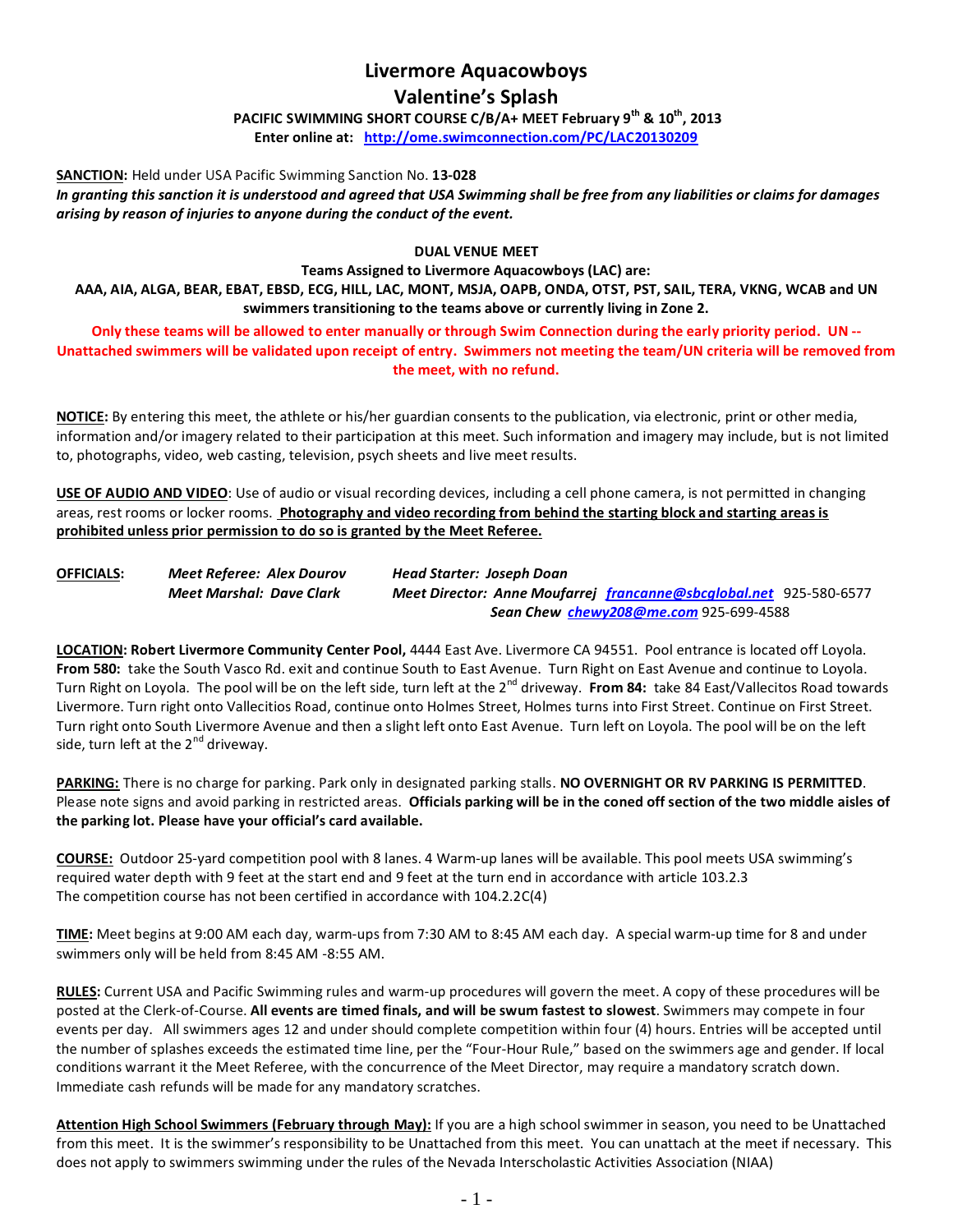**DECK CHANGING:** Except where venue facilities require otherwise, changing into or out of swimsuits other than in locker rooms or other designated areas is not appropriate and is strongly discouraged.

## **All coaches and deck officials must wear their USA Swimming membership cards in a visible manner.**

**Minimum Number of Officials Rule:** One-half hour before the scheduled start of each session, the Meet Referee shall conduct an inventory of Officials, and shall compare the number of entries against the number of Officials present representing each team. Those teams who have not provided sufficient Officials will be fined \$100 per missing official.

Each team shall, by the start of the meet, provide to the Meet Director or designee a list of Officials who have agreed to represent that team during the meet in accordance with the following table:

| Number of swimmers entered in | Number of trained and carded |  |  |  |  |  |
|-------------------------------|------------------------------|--|--|--|--|--|
| meet per                      | officials                    |  |  |  |  |  |
| team                          | required                     |  |  |  |  |  |
| $1 - 10$                      |                              |  |  |  |  |  |
| $11 - 25$                     |                              |  |  |  |  |  |
| 26-50                         | $\mathcal{P}$                |  |  |  |  |  |
| 51-75                         | 3                            |  |  |  |  |  |
| 76-100                        | 4                            |  |  |  |  |  |
| 101 or more                   |                              |  |  |  |  |  |
|                               |                              |  |  |  |  |  |

**UNACCOMPANIED SWIMMERS:** Any USAS athlete-member competing at the meet must be accompanied by a USA Swimming member-coach for the purposes of athlete supervision during warm-up, competition and warm-down. If a coach-member of the athlete's USAS Club does not attend the meet to serve in said supervisory capacity, it is the responsibility of the swimmer or the swimmer's legal guardian to arrange for supervision by a USA Swimming member-coach. The Meet Director or Meet Referee may assist the swimmer in making arrangements for such supervision; however, it is recommended that such arrangements be made in advance of the meet by the athlete's USAS Club Member-Coach.

**RACING STARTS:** The swimmer must be certified by a USA Swimming member coach as being proficient in performing a racing start or must start the race in the water. It is the responsibility of the swimmer or the swimmer's legal guardian to ensure compliance with this requirement.

**RESTRICTIONS:** Smoking and the use of other tobacco products is prohibited on the pool deck, in the locker rooms, in spectator seating, on standing areas and in all areas used by swimmers, during the meet and during warm-up periods. Sale and use of alcoholic beverages is prohibited in all areas of the meet venue. All shelters must be properly secured. No glass containers are allowed in the meet venue. No propane heater is permitted except for snack bar/meet operations.

**ELIGIBILITY:** Swimmers must be current members of USA-S and enter their name and registration number on the meet entry card as they are shown on their Registration Card. If this is not done, it may be difficult to match the swimmer with the registration and times database. The meet host must check all swimmer registrations against the SWIMS database and if not found to be registered, the Meet Director shall accept the registration at the meet (a \$10 surcharge will be added to the regular registration fee). Duplicate registrations will be refunded by mail. Swimmers in the "A" Division must have met at least the listed "PC-A" time standard. Swimmers in the "B" Division must have met at least the listed "PC-B" time standard. All entry times slower than the listed "PC-B" time standard will be in the "C" Division. **Entries with "NO TIME" will not be accepted***.* Entry times submitted for this meet will be checked against a computer database and may be changed in accordance with Pacific Swimming Entry Time Verification Procedures. Disabled swimmers are welcome to attend this meet and should contact the Meet Director or Meet Referee regarding special accommodations on entry times and seeding per Pacific Swimming policy. Swimmers 19 years of age and over may compete in the meet for time only, no awards. Such swimmers must have met the time standards for the 17-18 age groups. The swimmer's age will be the age of the swimmer on the first day of the meet.

**Entry Priority** Zone 2 teams' (**assigned to this venue**) entries postmarked or entered online by 11:59 p.m. on January 21, 2013 will be given priority acceptance. All entries from other Zone 2 teams, all other Pacific LSC Zones and other LSC's, either postmarked, entered online, or hand delivered by the entry deadline will be considered in the order that they were received

**ENTRY FEES:** \$2.75 per event, \$8.00 participation fee per swimmer. **Entries will not be accepted if payment is not sent at time of request.**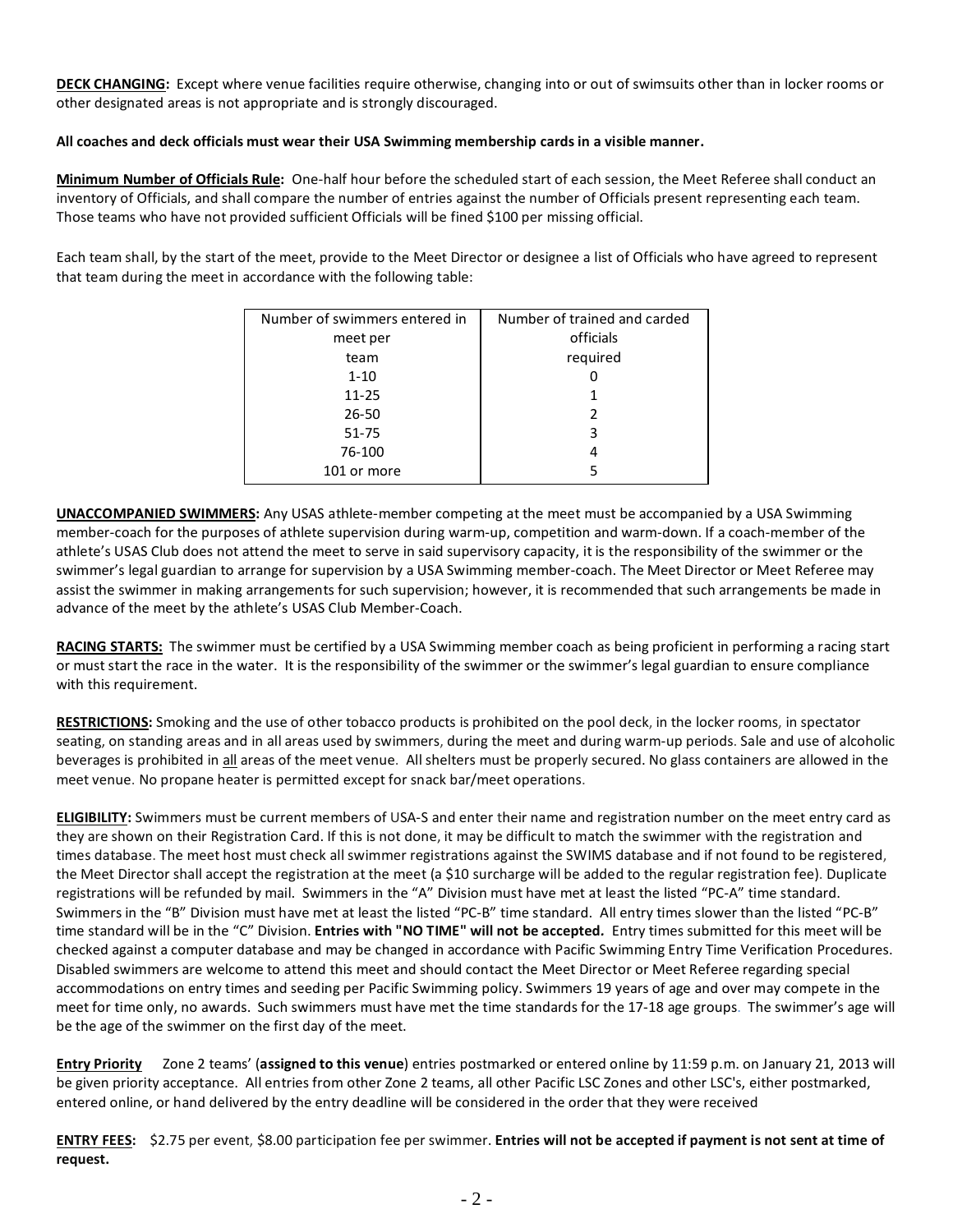#### **Make check payable to**: **Livermore Aquacowboys Mail with entries to**: Anne Moufarrej 2571 Walker Place Livermore, CA 94550

**MAILED OR HAND DELIVERED ENTRIES**: Entries must be on the attached consolidated entry form. Forms must be filled out completely and printed clearly with swimmers best time. Entries must be postmarked by midnight, Monday, **January 28, 2013** or hand delivered to **2571 Walker Place, Livermore, CA 94550** by 6:30 p.m Wednesday January 30, 2013. **No late entries will be accepted**. Requests for confirmation of receipt of entries should include a self-addressed envelope.

### **ONLINE ENTRIES:** You may enter this meet online or by U.S. mail. To enter on-line go to

http://ome.swimconnection.com/PC/LAC20130209 to receive an immediate entry confirmation. This method requires payment by credit card. Swim Connection LLC charges a processing fee for this service, equal to \$1 per swimmer plus 5% of the total Entry Fees. Please note that the processing fee is a separate fee from the Entry Fees. If you do not wish to pay the processing fee, enter the meet using a mail entry. **Entering online is a convenience, is completely voluntary, and is in no way required or expected of a swimmer by Pacific Swimming.** Online entries will be accepted through 11:59pm on Wednesday, January 30, 2013.

**CHECK-IN:** The meet will be deck seeded. Swimmers must check-in at the Clerk-of-Course. Close of check-in for all events shall be no more than 60 minutes before the estimated time of the start of the first heat of the event. No event shall be closed more than 30 minutes before the scheduled start of the session. Swimmers who do not check-in will not be allowed to compete in the event.

**SCRATCH RULE:** Swimmers entered in an individual event that have checked in for that event, must swim in the event unless they notify the clerk of the course before seeding for that event has begun. Failure to swim an event will result in being barred from their next individual event on that day or the next meet day, whichever is first. **Exception:** No penalty shall apply for failure to withdraw or compete in an individual event if the referee is notified in the event of illness or injury and accepts the proof thereof, or it is determined by the referee that the No-Show is caused by circumstances beyond the control of the swimmer.

**AWARDS:** Ribbons 1st – 8th place for PC-A, PC-B & PC-C divisions. 6&UN swimmers will swim in 8&UN events but will be awarded separately (1st-8th place, one class of awards only). 13-18 swimmers will be awarded as 13-14 and 15-18 age groups. All "PC-C" and "PC-B" swimmers achieving an "PC-A" time will be awarded a standard "PC-A" medal, regardless of place achieved in the event

**ADMISSION:** Free. A program will be available for reasonable price.

**REFRESHMENTS:** A snack bar will be available serving breakfast items, hot lunches including BBQ and other nutritious items, snacks and beverages. Working deck officials will be provided lunch. Hospitality will serve refreshments to timers.

#### **EVENT SUMMARY:**

|           |                         | Saturday       |                |  |  |
|-----------|-------------------------|----------------|----------------|--|--|
| 8/U       | 9-10                    | $11 - 12$      | 13-18          |  |  |
|           | 200 Free                | 200 Free       | 200 Free       |  |  |
| 25 Fly    | <b>100 Fly</b>          | <b>100 Fly</b> | <b>200 Fly</b> |  |  |
| 25 Free   | 50 Free                 | 50 Free        | 50 Free        |  |  |
| 50 Back   | 100 Back                | 100 Back       | 100 Back       |  |  |
|           | 100 Breast              | 200 Breast     | 200 Breast     |  |  |
|           | 500 Free open for Girls |                |                |  |  |
|           |                         | <b>Sunday</b>  |                |  |  |
| 8/U       | $9 - 10$                | $11 - 12$      | 13-18          |  |  |
| 100 IM    | 200 IM                  | 400 IM         | 400 IM         |  |  |
| 25 Breast | 50 Breast               | 50 Breast      | 100 Breast     |  |  |
| 25 Back   | 50 Back                 | 50 Back        | 200 Back       |  |  |
|           | 50 Fly                  | 50 Fly         | 100 Fly        |  |  |
| 100 Free  | 100 Free                | 100 Free       |                |  |  |
|           | 500 Free open for Boys  |                |                |  |  |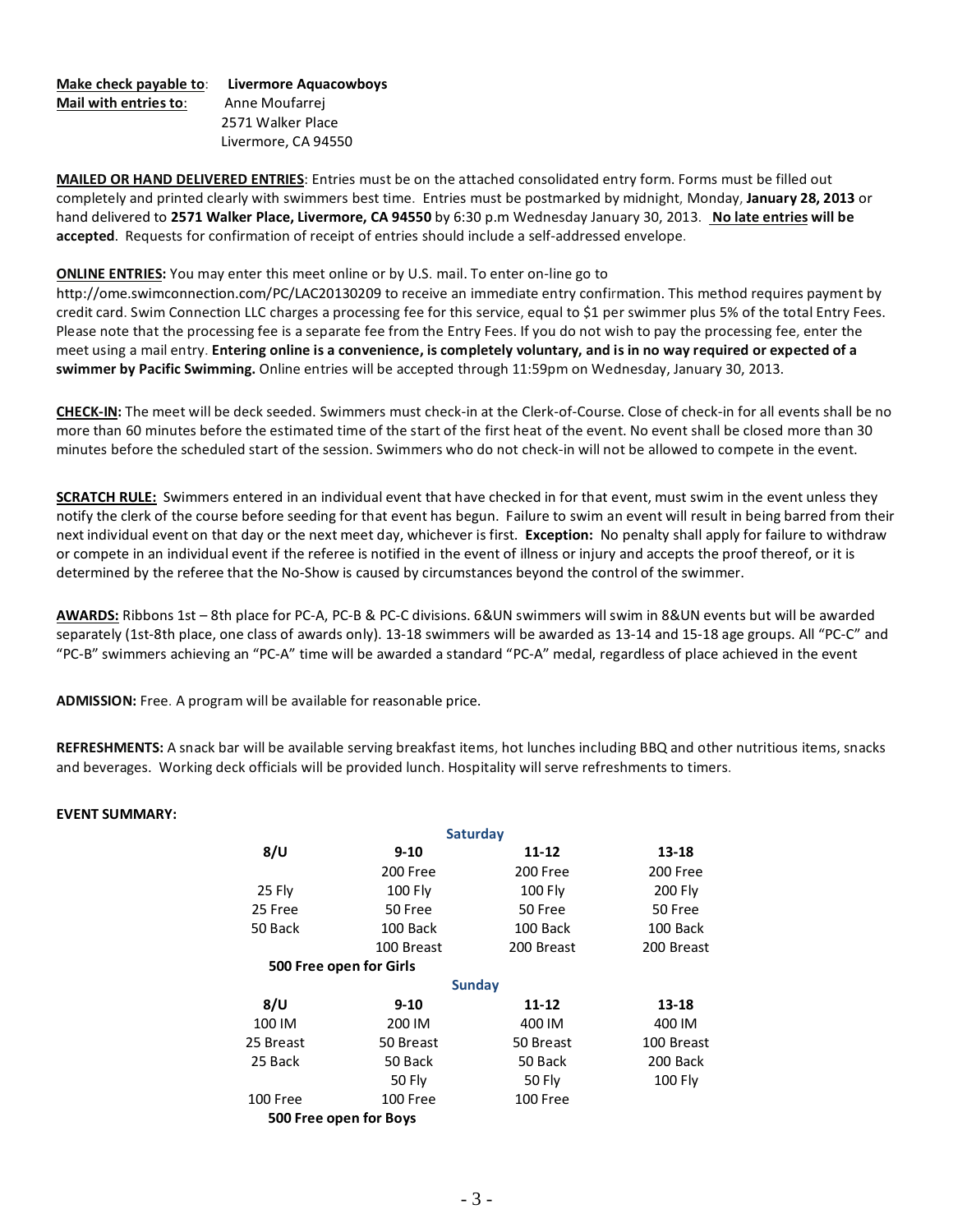#### **EVENTS:**

|                         | Saturday, February 9, 2012 |                | Sunday, February 10, 2012 |                  |        |  |  |  |
|-------------------------|----------------------------|----------------|---------------------------|------------------|--------|--|--|--|
| Event#                  | Event                      | Event#         | Event#                    | Event            | Event# |  |  |  |
| $\mathbf{1}$            | 13-18 200 Free             | $\overline{2}$ | 39                        | 13-18 400 I.M.   | 40     |  |  |  |
| $\overline{\mathbf{3}}$ | 11-12 200 Free             | 4              | 41                        | 11-12 400 I.M.   | 42     |  |  |  |
| 5                       | 9-10 200 Free              | 6              | 43                        | 9-10 200 I.M     | 44     |  |  |  |
| $\overline{7}$          | 13-18 200 Fly              | 8              | 45                        | 8-UN 100 I.M.    | 46     |  |  |  |
| 9                       | 11-12 100 Fly              | 10             | 47                        | 13-18 100 Breast | 48     |  |  |  |
| 11                      | 9-10 100 Fly               | 12             | 49                        | 11-12 50 Breast  | 50     |  |  |  |
| 13                      | 8-UN 25 Fly                | 14             | 51                        | 9-10 50 Breast   | 52     |  |  |  |
| 15                      | 13-18 50 Free              | 16             | 53                        | 8-UN 25 Breast   | 54     |  |  |  |
| 17                      | 11-12 50 Free              | 18             | 55                        | 13-18 200 Back   | 56     |  |  |  |
| 19                      | 9-10 50 Free               | 20             | 57                        | 11-12 50 Back    | 58     |  |  |  |
| 21                      | 8-UN 25 Free               | 22             | 59                        | 9-10 50 Back     | 60     |  |  |  |
| 23                      | 13-18 100 Back             | 24             | 61                        | 8-UN 25 Back     | 62     |  |  |  |
| 25                      | 11-12 100 Back             | 26             | 63                        | 13-18 100 Fly    | 64     |  |  |  |
| 27                      | 9-10 100 Back              | 28             | 65                        | 11-12 50 Fly     | 66     |  |  |  |
| 29                      | 8-UN 50 back               | 30             | 67                        | 9-10 50 Fly      | 68     |  |  |  |
| 31                      | 13-18 200 Breast           | 32             | 69                        | 11-12 100 Free   | 70     |  |  |  |
| 33                      | 11-12 200 Breast           | 34             | 71                        | 9-10 100 Free    | 72     |  |  |  |
| 35                      | 9-10 100 Breast            | 36             | 73                        | 8-UN 100 Free    | 74     |  |  |  |
| 37                      | Open 500 Free*             |                |                           | Open 500 Free*   | 76     |  |  |  |

**Girl's 500 Freestyle will be swum on Saturday. Boy's 500 Freestyle will be swum on Sunday.**

**All 500 Freestyle swimmers must provide their own timers and counters. 500 Free will be swam Fastest to Slowest and will be scored separately as 8&U, 9-10, 11-12, 13-14, 15-16, 17-18.**

**\*Minimum qualification time for 500 FR is 9-10 Pacific Swimming B time: Girls/Boys – 8:28.19 Swimmers not meeting the 500 Free minimum time criteria will be removed from that event, with no refund.**

> 13-18 individual events will be swum together but scored separately as 13-14, 15-16 and 17-18 Boys' event #38 and Girls' event #75 left off intentionally.